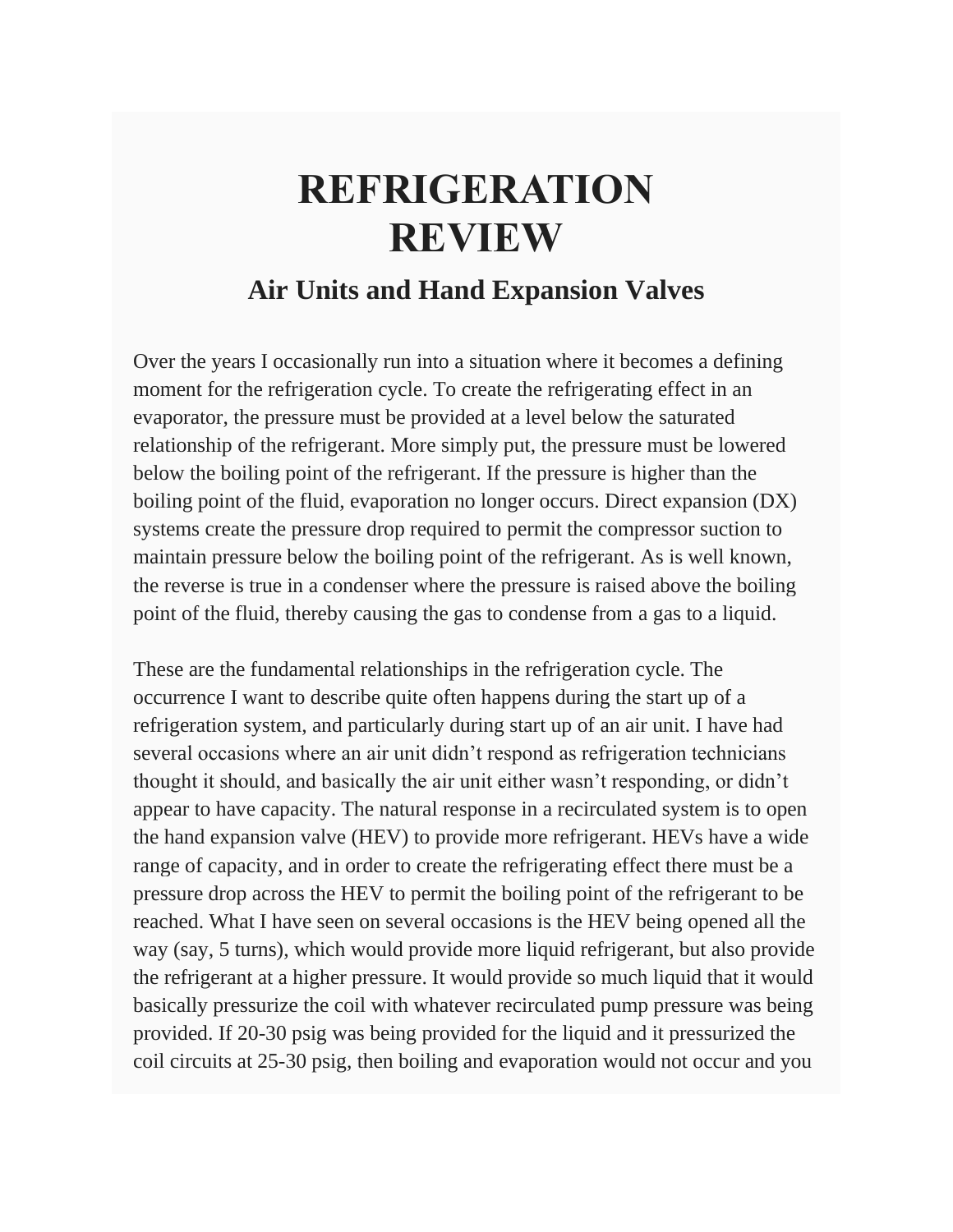would only have some sensible heat of the liquid being removed.

One of the best examples I can remember was an isolated air unit that had a 60' branch line off the main header. Both the air unit and pipe were warm, and when the technician tried to start the air unit and couldn't get a satisfactory response, he opened the HEV all the way, and between the liquid line being hot and flashing off, and the coil being hot, the coil became pressurized with liquid and would not refrigerate. I suggested the HEV be choked down to half a turn and wait several hours for the liquid line to cool off and the refrigerating effect to start taking place in the air unit which, in the next several hours did occur, and the unit did start responding to design temperatures. I have seen this occur in several startup situations, and time and time again I find the HEV has been opened wide open which would cause the coil to do what we call "live brining", and not be able to reach the boiling point of the suction pressure.

Below is a chart showing the saturated temperature to pressure relationship for ammonia. For any given temperature on the chart, if the pressure is higher than that listed, the ammonia will not reach boiling point.